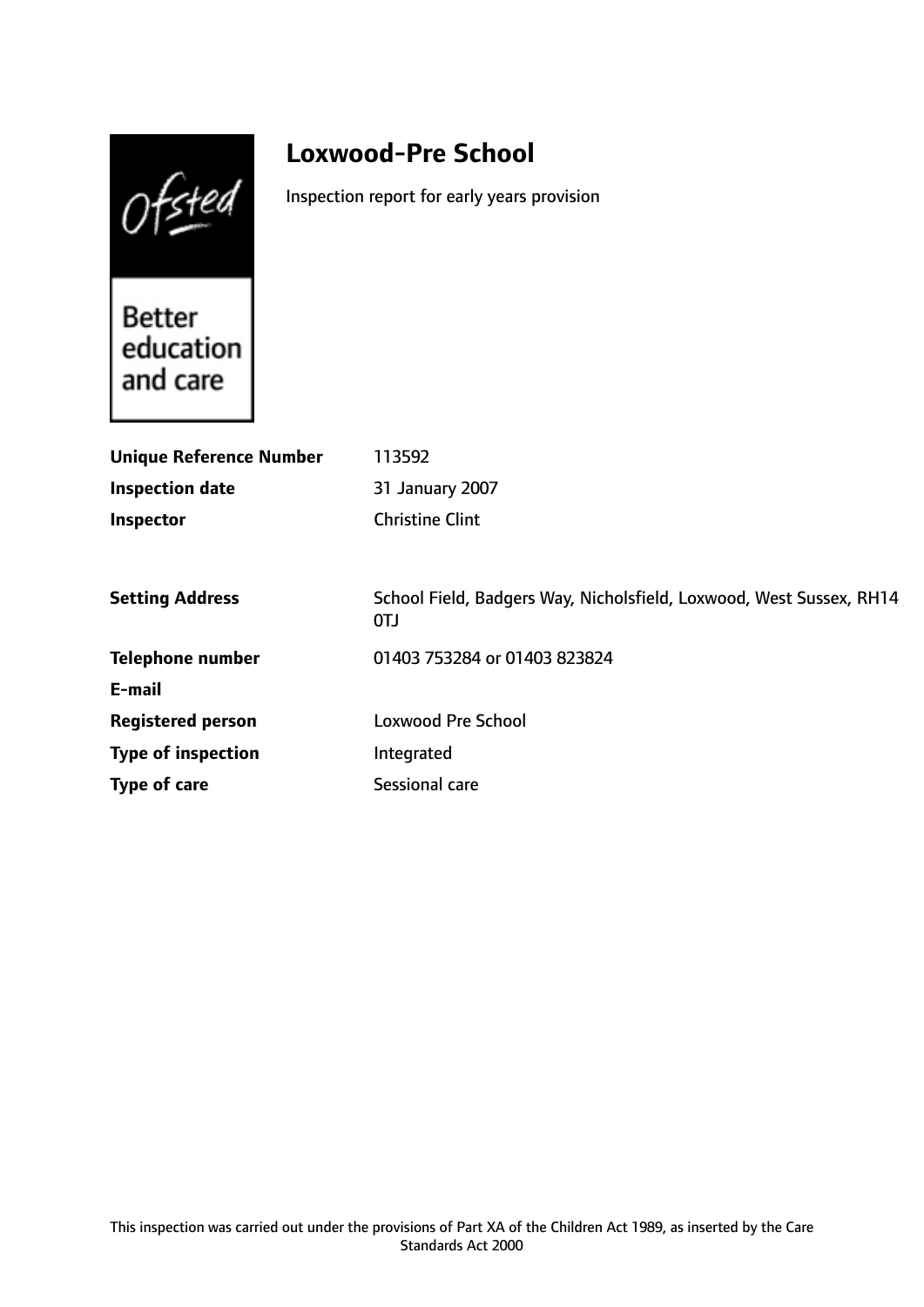# **ABOUT THIS INSPECTION**

The purpose of this inspection is to assure government, parents and the public of the quality of childcare and, if applicable, of nursery education. The inspection was carried out under Part XA Children Act 1989 asintroduced by the Care Standards Act 2000 and, where nursery education is provided, under Schedule 26 of the School Standards and Framework Act 1998.

This report details the main strengths and any areas for improvement identified during the inspection. The judgements included in the report are made in relation to the outcomes for children set out in the Children Act 2004; the National Standards for under 8s day care and childminding; and, where nursery education is provided, the *Curriculum guidance for the foundation stage.*

The report includes information on any complaints about the childcare provision which Ofsted has received since the last inspection or registration or 1 April 2004 whichever is the later.

# **The key inspection judgements and what they mean**

*Outstanding: this aspect of the provision is of exceptionally high quality Good: this aspect of the provision is strong Satisfactory: this aspect of the provision is sound Inadequate: this aspect of the provision is not good enough*

For more information about early years inspections, please see the booklet *Are you ready for your inspection?* which is available from Ofsted's website: *www.ofsted.gov.uk.*

# **THE QUALITY AND STANDARDS OF THE CARE AND NURSERY EDUCATION**

On the basis of the evidence collected on this inspection:

The quality and standards of the care are satisfactory. The registered person meets the National Standards for under 8s day care and childminding.

The quality and standards of the nursery education are satisfactory.

# **WHAT SORT OF SETTING IS IT?**

Loxwood Pre-School opened in 1980. It is managed by a voluntary committee of parents. It operates from a self-contained unit set in the grounds of Loxwood Primary School. The pre-school serves the local area and surrounding villages.

There are currently 21 children from two to five years on roll. This includes 16 children in funded educational places. The pre-school supports children with learning difficulties or disabilities. Children attend for a variety of sessions and during the inspection 14 children were present.

The group opens five days a week during school term times. Sessions are from 09:00 until 12:00 midday. A lunch club operates on some days from 12:00 until 13:00 hours.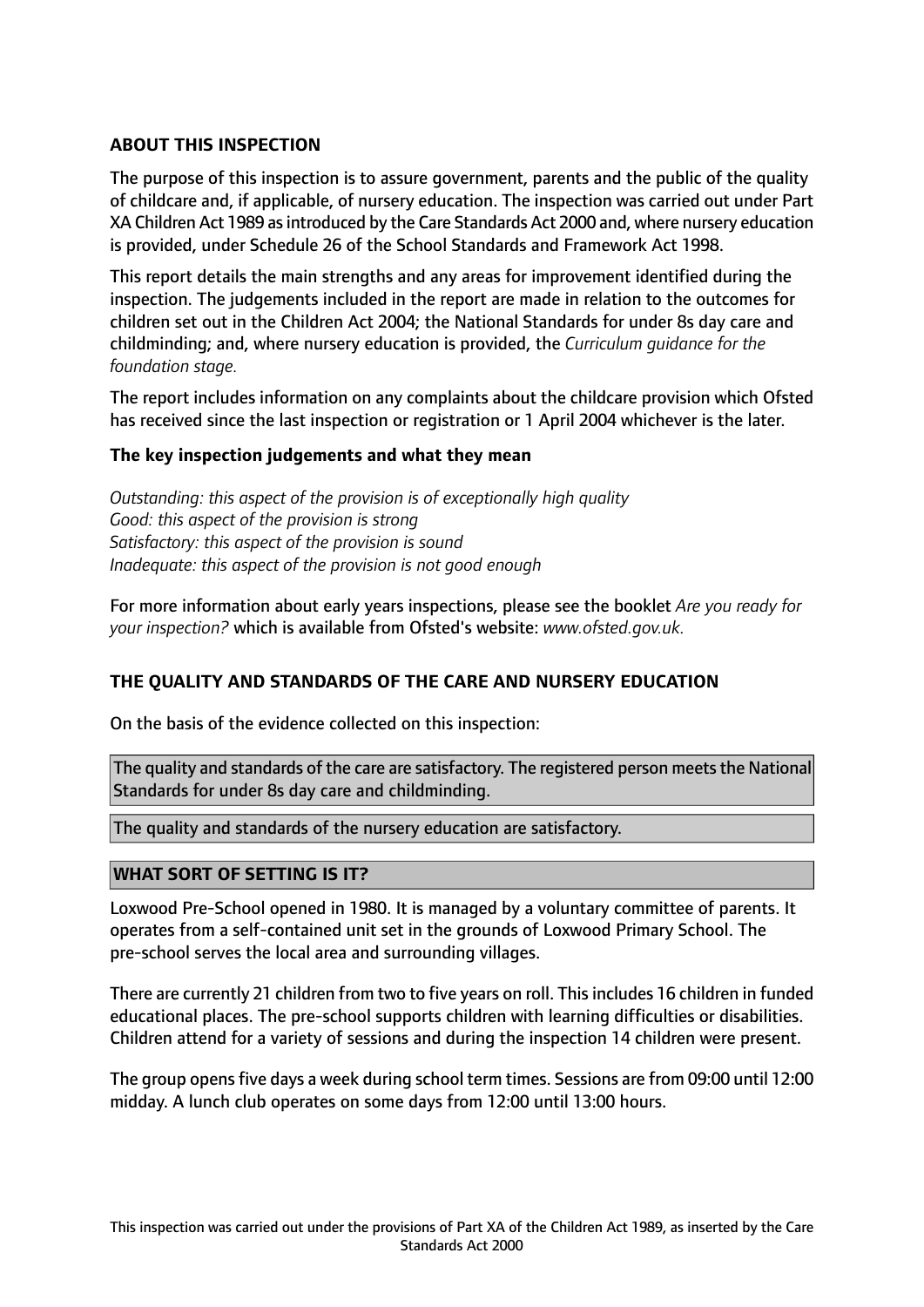There are seven members of staff who work with the children. Four staff have early years qualifications and one staff member is working towards a qualification. Four staff members also hold certificates in first aid training. The setting receives support from the local early years network.

# **THE EFFECTIVENESS OF THE PROVISION**

# **Helping children to be healthy**

The provision is good.

Older children are taking responsibility for their own personal care, they use the toilets and wash their hands independently during the session. They know that they can freely come in from outside play to use the toilets. They have pictures and text displayed above the sinks, to remind them about hand washing and staff diligently help the younger children to follow these routines. They use liquid soap dispensers and paper towels automatically. Older children collect tissues when they need them and use the nearby bin. Younger children are reminded to find the tissues themselves and staff often take them to wash their hands if they are learning to wipe their noses.

Children wearing nappies are individually managed according to their needs and staff follow planned routines to maintain hygiene. They disinfect the changing mat and wear gloves. Children's individual nappy changing or toileting routines are arranged in advance with parents, who supply all requirements and these are hygienically stored on a high shelf.

Children are cared for in clean and well prepared premises. The staff regularly sweep up sand and mop spilt water during the session to maintain effective hygiene, they have organised rotas for responsibilities during the week. Children wear aprons for water play and they are frequently reminded to push their sleeves up to prevent them becoming wet and uncomfortable. The tables are thoroughly cleaned and the floor is swept before snack time. Staff wash any cups that fall on the floor during snack or lunch routines. Children also play with sand outside, at times, this is stored in a large tractor tyre, which is covered and protected when not in use.

Children's daily health benefits because staff have clearly organised procedures in place for accidents or emergencies, and the procedures are displayed in the setting. Staff continually update their training in first aid and all accident records are effectively completed and signed by parents. There are fully prepared routines for administering medication; parents give prior permission and records are maintained. Parents also give written permission for staff to seek emergency medical assistance. There are thorough routines for ensuring that parents are informed about any sickness and the pre-school has a policy in place about infectious diseases. Contact details and medical concerns for individual children are regularly updated with parents.

Children eagerly sit together at snack and lunch times. They are learning to socialise with staff and each other during meal times. They choose to drink milk or water and some children are learning to pour their own drinks. Staff usually assist younger children, they know which children are becoming competent at this task. Children have fruit every day, which is provided from home and stored in individual containers in the refrigerator. The pre-school has worked with parents to ensure that all children have healthy options for snack and lunch time; children have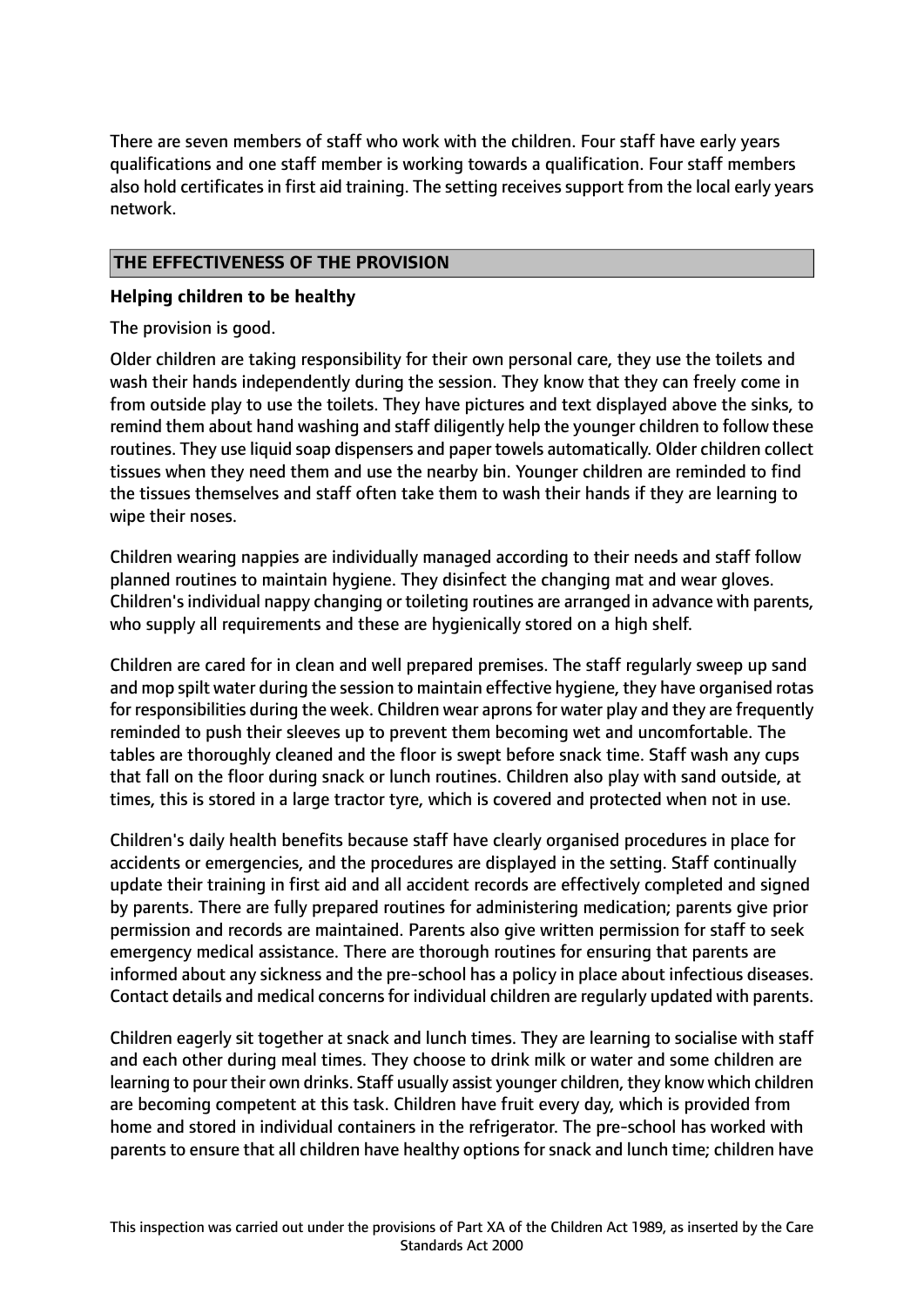previously taken part in topics on healthy eating. Children can easily help themselves to drinking water during the session, there is a tray with fresh water and cups available.

Children keenly use the outside play area, this is available very regularly all year round and children often have free choice of indoor or outdoor play. They show excitement and interest, they run, they push wheelbarrows and push dolls in buggies. They freely use chalk to draw on the hard surface and they ask staff to draw around their body shape when they lay down. Children chase the leaves in the wind and try to sweep them into a container. They are learning skills of manoeuvring and balancing on the sloped, entrance area.

# **Protecting children from harm or neglect and helping them stay safe**

The provision is satisfactory.

Children are safe and secure whilst attending the preschool because the premises have been organised to meet their needs and staff have developed routines to maintain their safety. Staff ensure that the main entrance door is locked when not in use and the keys are immediately accessible. Children are supervised well at all times and especially during outside play, when staff use a padlock to secure the entrance gate. Children can easily access the building via a ramp, they manage this well and can freely enter during outside play.

Children know that they do not enter the kitchen area and this has a secure half door. They show a clear awareness of the dedicated areas of the room for certain activities. Children are aware of the routines for tidying and organising play equipment, they are asked to take individual responsibility for certain areas at tidy up time and they proudly do this well. They are asked to take care of books and to turn the pages gently so that the books will not be torn.

Children learn how to evacuate the premises because they practise the fire drill every term for a whole week, this ensures that all children attending are included. There is a fire procedure displayed and records to show when the practise took place. Fire equipment is in place and regularly maintained. Procedures have also been developed and amended to include children's collection, outings and what action to take if a child is lost.

Children's safety is prioritised and assessed; daily hazards are verbally identified. For example, children have recently been prevented from using the far corner of the outdoor area because of the uneven grass surface. Staff have assessed the recorded accidents and several show that children have fallen in this corner.

Children's welfare is clearly noted in the preschool policies and these are shared with parents. Staff understand the importance of child protection training and most staff have attended training or completed a home learning course. However, staff with responsibility are not fully aware of following the guidelines for referring concerns and maintaining confidentiality. The preschool policy in place for child protection does contain procedures to be followed in the event of allegations against staff, although staff do not currently record injuries that children have on arrival.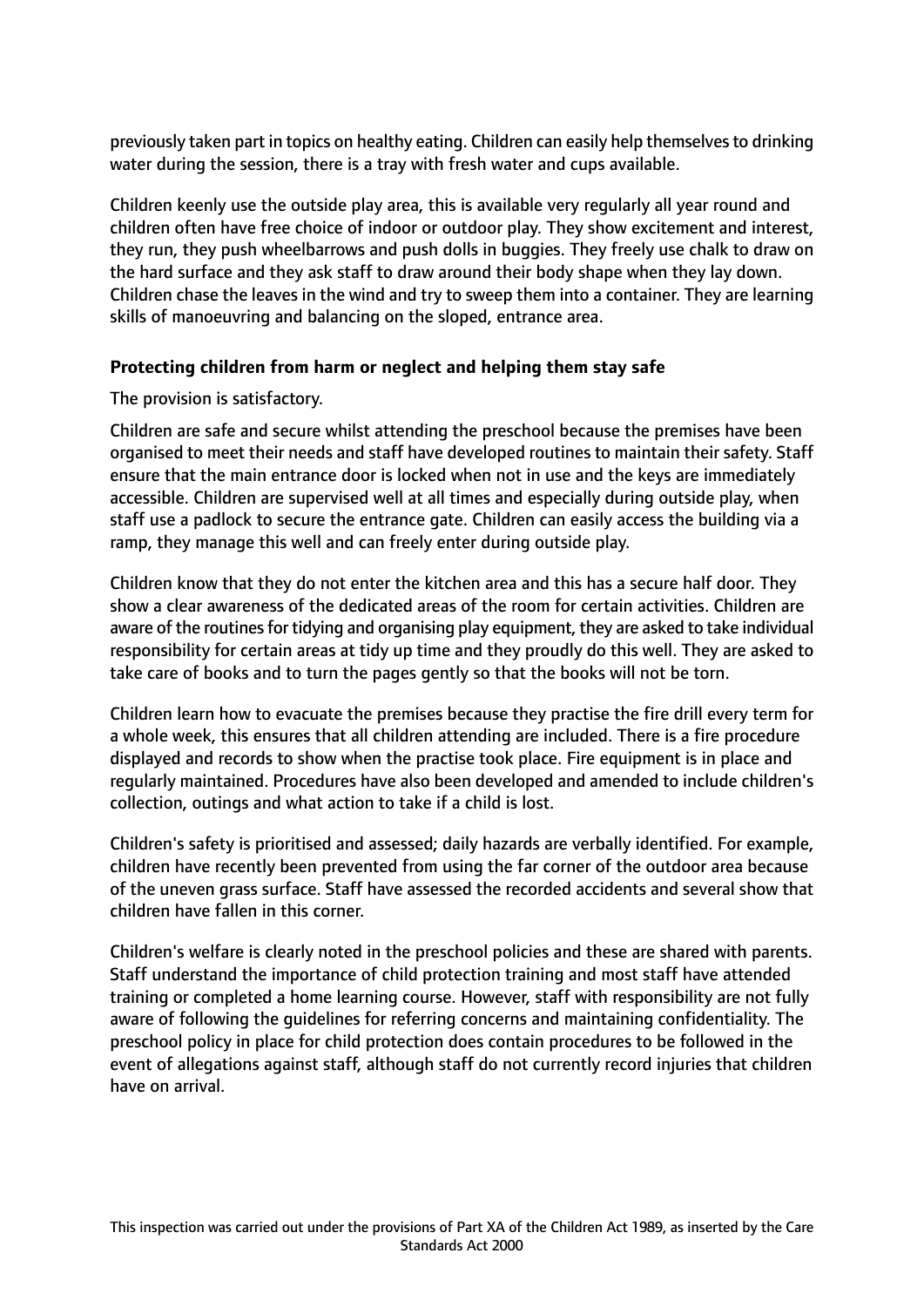# **Helping children achieve well and enjoy what they do**

The provision is good.

Children are happy, settled and secure in the preschool. They are eager to play with the resources available and show confidence in their surroundings. They move freely within the setting and the outside area to use the play equipment available. Children's interest in the activities is enhanced because staff change and add items, for example, they add glitter to the sand play and ask children to find the treasure.

Children are learning about right and wrong through the daily routines. They are aware of taking part in activities in certain areas, but sometimes send their trucks across the whole floor to make them go faster. Staff explain that the trucks must remain in one area for safety.

Children are becoming independent and taking responsibility for their own personal care. They all have opportunities to be a 'special helper', and their self esteem is raised when they have their names displayed on the wall chart. Children are forming friendships and choose to play with each other at times.

They are encouraged to talk about their homes and families and like to remember recent events and talk about how they woke up to see the snow. Children say it felt cold but they made snowballs to throw at each other and they had 'a lesson about snow'. Staff take advantage of spontaneous events to encourage children's awareness and they frequently refer to children's families and home lives during conversation.

Children take part in a wide variety of activities and there are regular daily routines to encourage younger children's understanding and awareness. Younger children's development is currently being assessed using the Birth to three matters framework.

Nursery Education.

The teaching and learning is satisfactory.

Children are generally progressing in most early learning goals because staff show a clear understanding of the stepping stones of the Foundation Stage curriculum. They show a keen awareness of children's individual levels of learning and they readily identify and record children's achievement throughout the session. Staff sit with children for extended periods to encourage their participation and to offer help, especially at the computer. Staff show enthusiasm and spontaneity, they respond to children's requests for stories and they introduce ideas during outside play by drawing around children's bodies. They use questioning effectively to extend children's thinking; they always reply to children's questions and value children's responses.

However, there is little planning for activities. The list of resources for the week does not show how the identified stepping stones will be achieved. This provides little opportunity for staff to include challenge for older or more able children.

Children's development profiles are regularly updated and progressing well. Achieved stepping stones are highlighted and there are some observations to link with these. The records also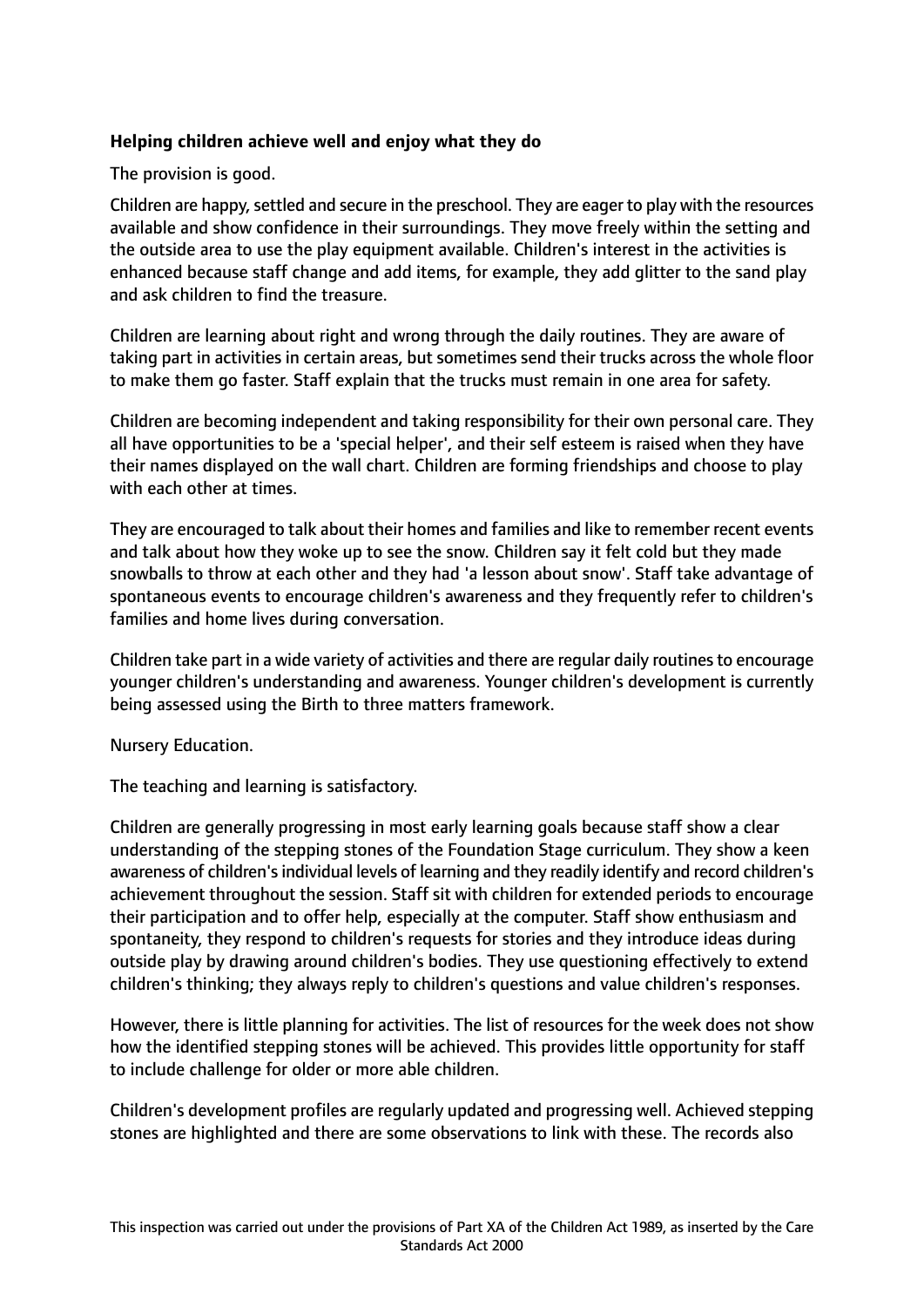show where children need to make more progress but there are no systems in place to plan for future learning.

Children move freely throughout the first part of the session, they make choices and play happily with each other in various corners of the room. They take turns on the computer, they are learning to share and to apologise if sharing becomes more difficult. Children are encouraged to say sorry if they have not behaved appropriately and they readily apologise during outside play if they bump into each other. Children respond well to the five minute warning time for tidying away their toys and they take responsibility for carrying out individual tasks.

Older children can easily write their names on their pictures and most children can recognise their name cards, which are linked with photographs. Children match all the name cards to the named coat pegs in the cloakroom. Children have individual drawers and they can identify their own named drawer. Children are sometimes encouraged to listen to the sound of the first letter of their name, although letter sounds are not frequently included. They can remember and say rhyming words during a story, but children have less opportunity to increase their vocabulary or understand the meaning of new words.

Children sort objects into groups and count out bricks. They are learning to count together and sound all the number names. Children use words to describe size in general conversation and they can relate these appropriately to groups of objects, using big and small, more or less. They enjoy singing songs which include numbers and actions, they recognise number symbols and can write a number to follow another. They talk about the size of their chalk body measurements on the ground and measure each other's height on the outside chalk board. Children have less opportunity to problem solve or to be challenged in their mathematical development through planned activities or daily routines.

Children learn how to sink and float items. They play with bubbles in the water and children say it is like a 'slush puppy' drink. They go for local walks and collect items to show each other; they know that acorns come from oak trees. They look under logs to find small creatures, they feel tree trunks and measure the size by linking hands around the trunk.

Children are learning the days of the week at group time when they complete the date and weather chart. They talk about the weather and include the seasons. Children know the names of some fruits, they all bring fruit for snacks and can identify their own, they know that fruit is healthy. Children bring in items to 'show and tell', they are told in advance what the next topic will include and the type of items they can bring. They all talk about a boat that one child has brought and the conversation includes safety and wearing life jackets.

Some children are resourceful, they improvise and use items for other purposes in their play. Wall displays show that children have made pictures and designed different patterns on balls. They independently cut out pictures and stick these onto their own drawings, they use blue tack to display their drawings when staff say they are really good. Children paint boxes in the outside area, they make camps to hide in. They thread items onto string. They all take part in action songs and know the words. Children use dressing up clothes at times but there is less evidence to show how imaginary play is extended.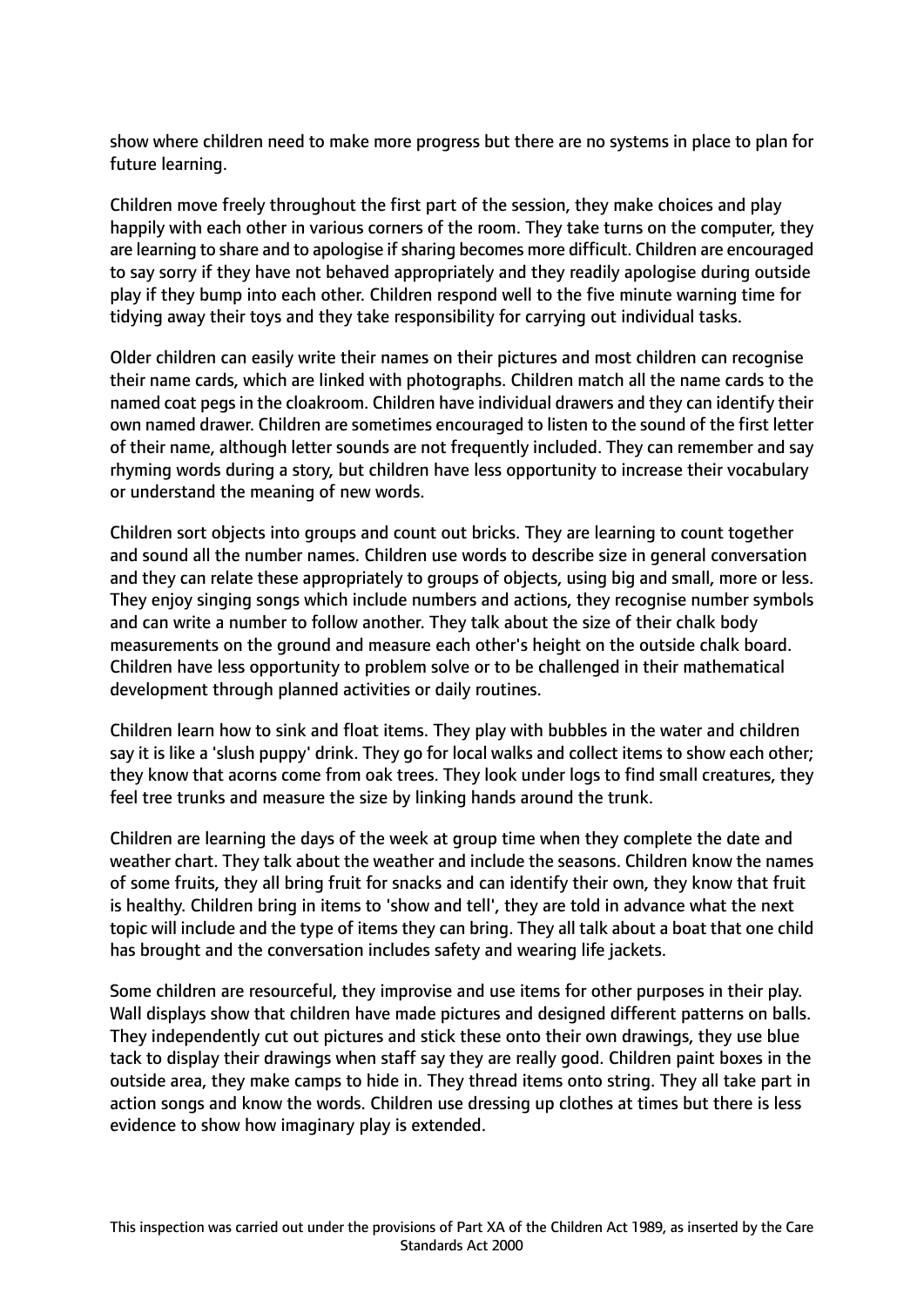Children have very regular physical play in the outside area. They take part in dances and group activities. They push wheelbarrows and buggies and negotiate the sloping area outside. They ride wheel toys and chase the leaves in the wind. They have an annual sports day which includes a variety of races. Children use outside play apparatus at times and they use gardening tools to plant bulbs. Children are learning to move different parts of their bodies during action songs and rhymes.

# **Helping children make a positive contribution**

The provision is satisfactory.

Children take equal turns to be a 'special helper' at each preschool session, they have their names randomly chosen and they help to complete the weather chart with staff at group time. They are all learning to share these opportunities to increase their confidence and self esteem. Children access all play resources freely and some items are available to reflect diversity within society. Children have special planned activities to celebrate other cultural events, they learn about Diwali and talk with staff about Burns night.

Children who need individual attention and action to resolve their learning difficulties are promptly managed by staff. There are clear links with parents and professionals to encourage further progress. Children manage well in the preschool because staff understand their level of development and they recognise when children make progress. Staff show that they are keen to wait for guidance before planning how to encourage children's development.

Children are happy and generally behave very well. Many younger children play alongside each other and some older children are forming more positive relationships, they sit together and talk about their homes and families and what happens out of the preschool setting. Children say sorry to each other and staff sometimes prompt them. Staff follow a positive approach of giving attention to children who have not caused difficulties with behaviour. Staff are effective role models, they listen well and have a suitably measured response. Children's spiritual, moral, social and cultural development is fostered.

The partnership with parents and carers is satisfactory. Children are settled and happy because their parents are closely involved with the setting and have positive relationships with the staff. Parents are strongly supportive and form the voluntary committee every year. They organise several fund raising events within the community. Parents have a prospectus and copies of all the preschool policies and procedures. There is a large notice board in the entrance area for all parent information and this includes information about the early learning goals. Parents have newsletters every term. They regularly enter the preschool, usually in the mornings, to settle children and see the prepared activities for the day.

Parents do have opportunities to see their children's development profiles at the start of the assessment process and some parents add comments. There is usually an opportunity for parents to attend an annual review to discuss children's progress. Although they do not regularly look at the records or contribute to their children's achievements.

Parents are notified about the complaints procedure in place and this has recently been amended to include the current details of Ofsted.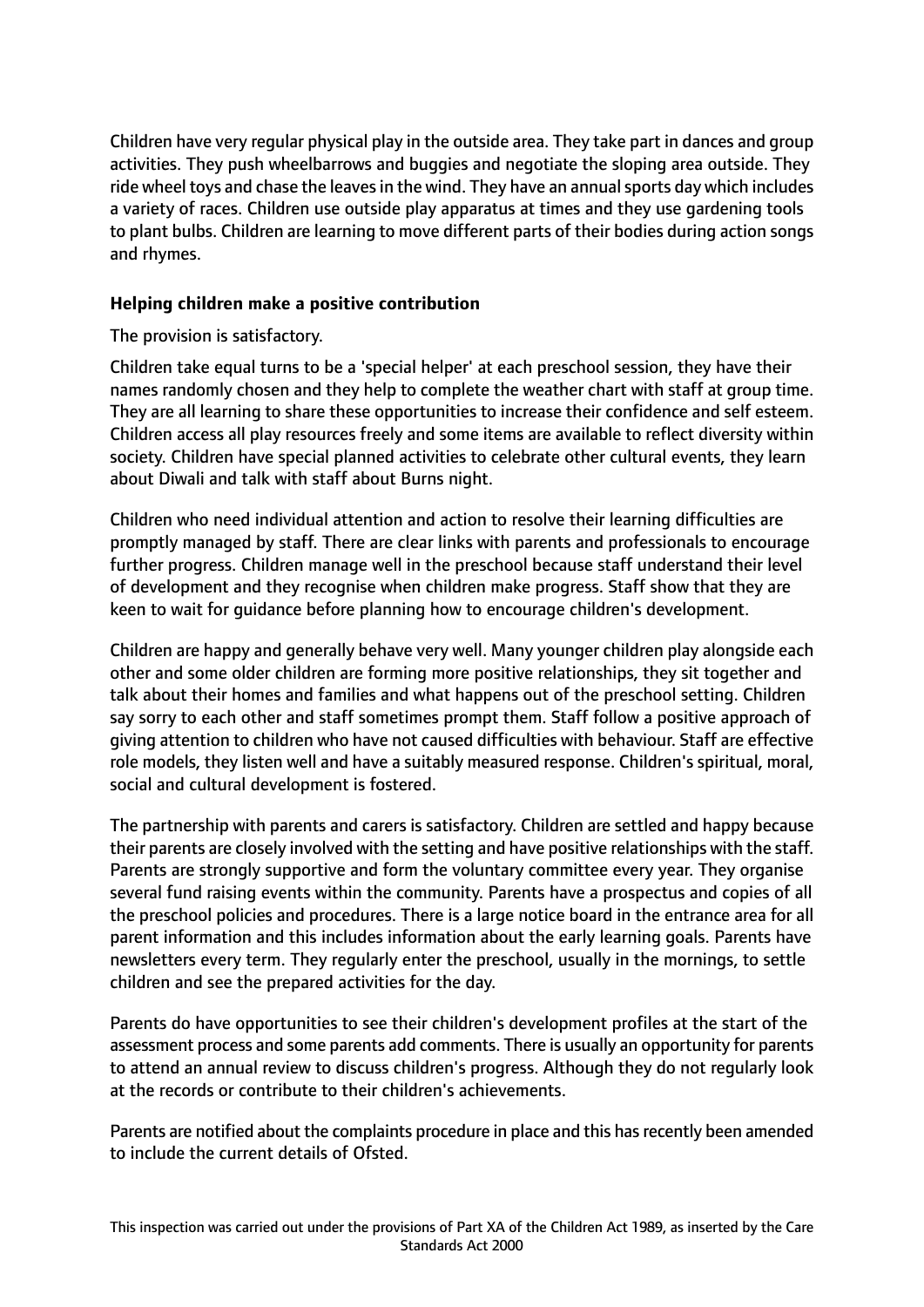# **Organisation**

The organisation is satisfactory.

Children's care is effectively organised and operational procedures are in place to cover the daily management of the preschool. The setting meets the needs of the range of children for whom they provide.

A new committee has recently taken responsibility for following all regulatory procedures and these are still in the process of being developed. The suitability checks for all the committee members and for new staff are currently being established. The committee meet regularly and representatives from the staff attend, there are sound levels of commitment to providing children's care and education.

Children's completed admission forms are comprehensive and cover all aspects of their care. The preschool prospectus includes the aims of the preschool and provides parents with clear information about the routines for care.

There are good levels of qualified staff working with the children and opportunities for new and existing staff to continue to attend training. Children benefit from the high ratio of staff to children at every session.

Children and staff attendance is appropriately recorded in the register, which includesthe times of arrival and departure. All visitors on the premises are also clearly recorded.

The leadership and management is satisfactory. Staff work individually with the children and show a positive understanding of recognising and recording children's achievements; although there is limited planning for activities. Children's records of development are being compiled, they show where children are achieving and where they need to develop more, however this information is not used to plan future activities.

There is effective team work and staff share all responsibilities during the session, they work well together and meet the needs of the children. There are systems in place to appraise all staff and the supervisor, although these appraisals are concerned with the daily managing of the children and do not include the evaluation of the educational provision.

# **Improvements since the last inspection**

At the last inspection the providers were asked to ensure that all appropriate documentation is in place, accurately maintained and available for inspection. Most regulatory documentation is in place and available, although the recent changes in the voluntary committee have not been fully processed and new staff clearances are not yet in place. However, the supervisor and staff ensure that unchecked adults do not have unsupervised access to children.

The providers were also asked to find waysto make drinking water available and provide healthy and nutritious snacks. Children have a tray with fresh drinking water and they can pour this themselves during the session. All children bring their own fruit forsnack time and those staying for lunch club bring healthy food. Staff have worked with parents to ensure that children are offered healthy nutrition.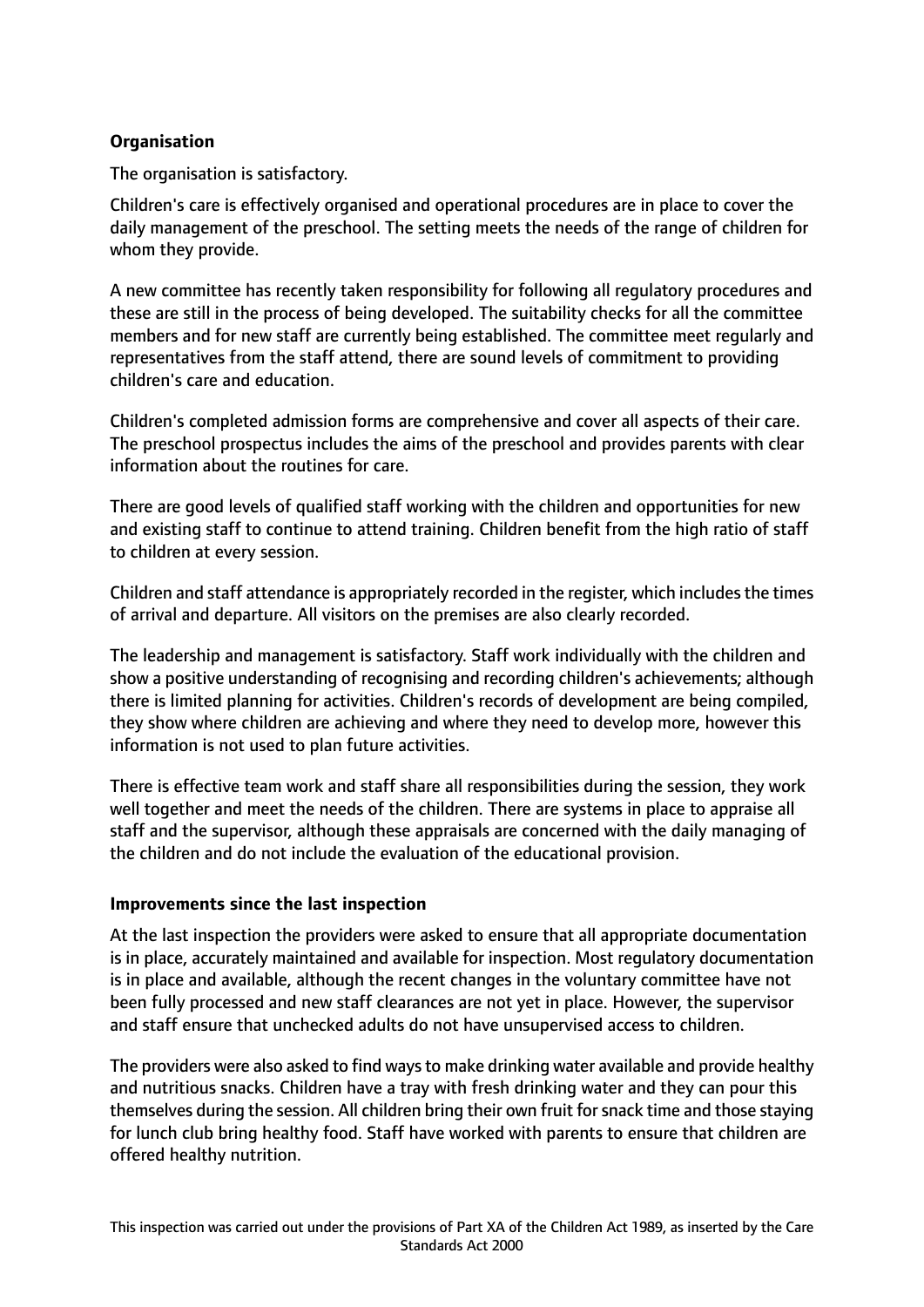At the last educational inspection the providers were asked to further develop planning, assessment and evaluation to support all children and extend those that are more able. The preschool now complete development profiles for all children in funded educational places and weekly planning is displayed. Although this does not fully show how children will achieve the stepping stones highlighted for the week.

The providers were also asked to include further planned activities for children to explore everyday technology.

Children freely use the computer during the session and staff assist to ensure that children listen and learn new skills. Children have calculators, they use a keyboard and a phone, they play with remote control cars and use a metal detector on the school field. Children also have opportunities to use torches in the dark.

The providers were asked to ensure that further opportunities are offered for children to use writing for a purpose. The preschool have mark making equipment available and this is frequently used in the role play area. Children write whilst playing cafes, shops, schools and on aeroplanes.

# **Complaints since the last inspection**

Since the last inspection there have been no complaints made to Ofsted that required the provider or Ofsted to take any action in order to meet the National Standards.

The provider is required to keep a record of complaints made by parents, which they can see on request. The complaints record may contain complaints other than those made to Ofsted.

# **THE QUALITY AND STANDARDS OF THE CARE AND NURSERY EDUCATION**

On the basis of the evidence collected on this inspection:

The quality and standards of the care are satisfactory. The registered person meets the National Standards for under 8s day care and childminding.

The quality and standards of the nursery education are satisfactory.

#### **WHAT MUST BE DONE TO SECURE FUTURE IMPROVEMENT?**

#### **The quality and standards of the care**

To improve the quality and standards of care further the registered person should take account of the following recommendation(s):

- •ensure that procedures in place for child protection are followed according to the Local Safeguarding Children Boards
- •ensure that suitable checks are completed on all new staff working with the children